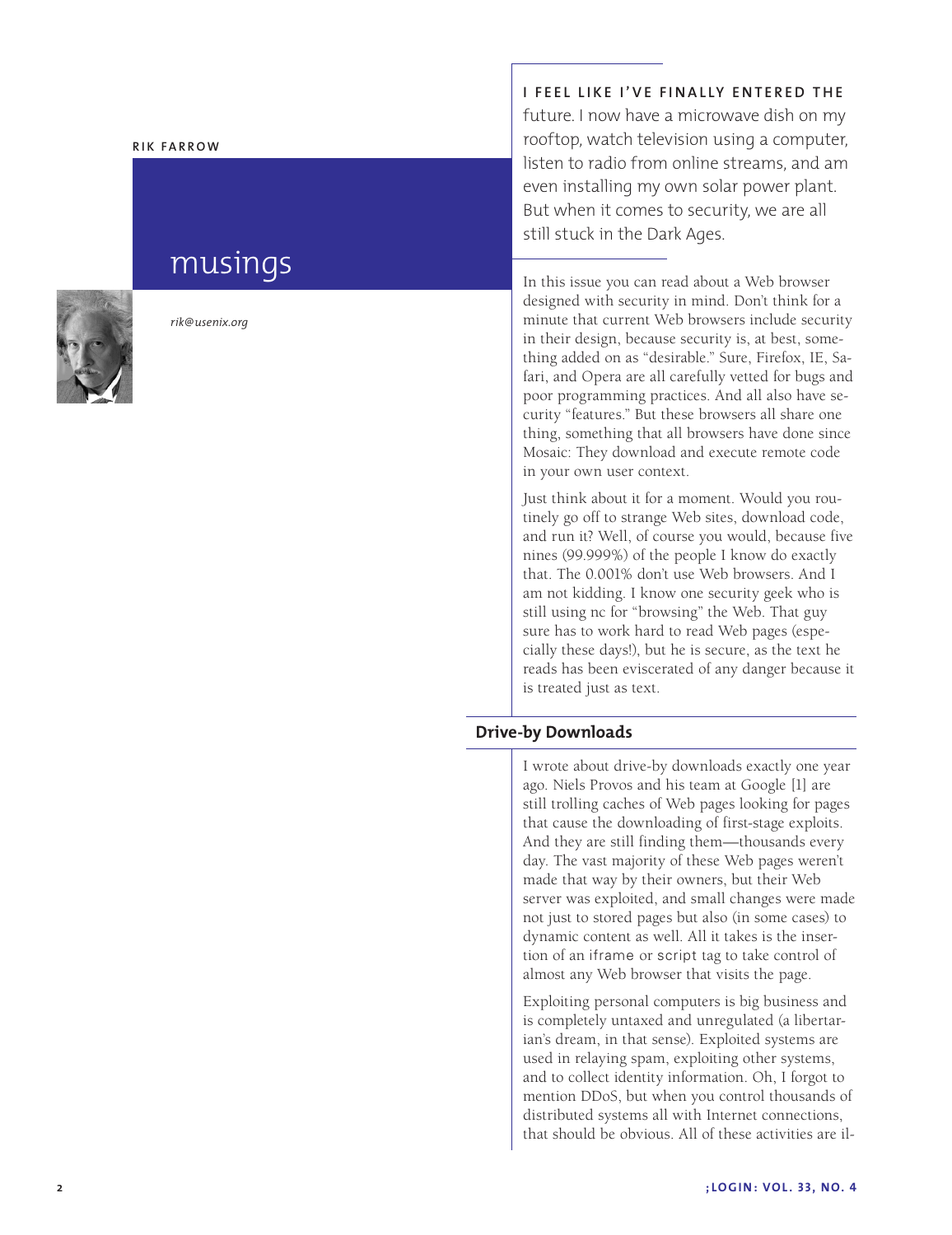legal (apparently with the exception of the U.S. record industry [2]), yet occur routinely.

The OP browser's design (page 14) does what all browsers should—isolate one site's content from another site's. With the OP browser, you don't get multiple sites' content all running within the same security context. Each site runs within its own page-rendering process. And actual display of contents is done by yet another process, also running within a secure environment. The current browser design runs everything within your standard security context, and that means that anything you can do, your browser can do too. Sure, browser designers do make honest attempts to limit what your browser can do to your system, but these limitations have failed over and over again. And they must continue to fail, because the basic browser design is so terribly flawed.

We run our desktop systems as if they were mainframes with multiple users. The operating systems were designed for multi-user systems (unless you are still running Windows 95 or Mac OS 9), yet you (and your exploiter du jour) are the only ones using your computer. Our processors are also designed like old time-sharing systems. Neither has kept up with the way computers are actually used today. The biggest reason for this is inertia, in that OS designers build familiar systems, and CPU designers take advantage of their decades of building the same architecture.

I don't want to suggest that starting over will be easy. We need a way of transitioning from our insecure desktops, laptops, and smart phones to systems designed with security, performance, and efficiency from the ground up. The OP browser provides a model for the transition. But without all the sexy features and performance we have grown so accustomed to, the OP browser will not replace Firefox or IE.

Our current situation reminds me of the bad guys in the movie *Who Killed the Electric Car?* [3]. In that movie, General Motors (GM) recovers the hundreds of electric vehicles that people had leased and has them crushed even when the owners offer to pay \$24,400 for each several-year-old car rather than allow them to be taken away and destroyed.

The villains in that movie were all part of the status quo: manufacturers who owned factories that build internal combustion engine vehicles, oil companies with vast refineries and distribution systems, and even vehicle maintenance suppliers (since the GM EV1 had three items that needed to be replaced: tires, brake pads, and windshield washer fluid). So instead of another ten years' experience with electric vehicles, we have \$4/gallon gas (perhaps it will be \$5 when you read this) and a glut of SUVs that have lost their appeal (and most of their resale value). Note that consumers were also found guilty in the film (as they were not willing to change).

Have we reached the \$4/gallon point in terms of desktop insecurity? I really don't know, but I do make Linux Live CDs for my friends who need to manage some of their finances online. Today, I wouldn't type anything on a Windows system that I wanted to keep private, and I almost feel the same about Macs and even Linux systems. They all share similar design flaws, in that one user runs remote code via the Web browser and mailtool as well. Linux, BSD, Mac OS X, and other UNIX-like systems at least separate the user from the administrator, making kernel-level exploits more difficult. But the installation of code within the browser will capture all of your keystrokes, and tools have existed for some time that selectively filter out those keystrokes that look like credit card numbers or what you have typed during a visit to a large number of domains, all related to finance. These captured keystrokes then get posted to a Web server under the control of the dark industry.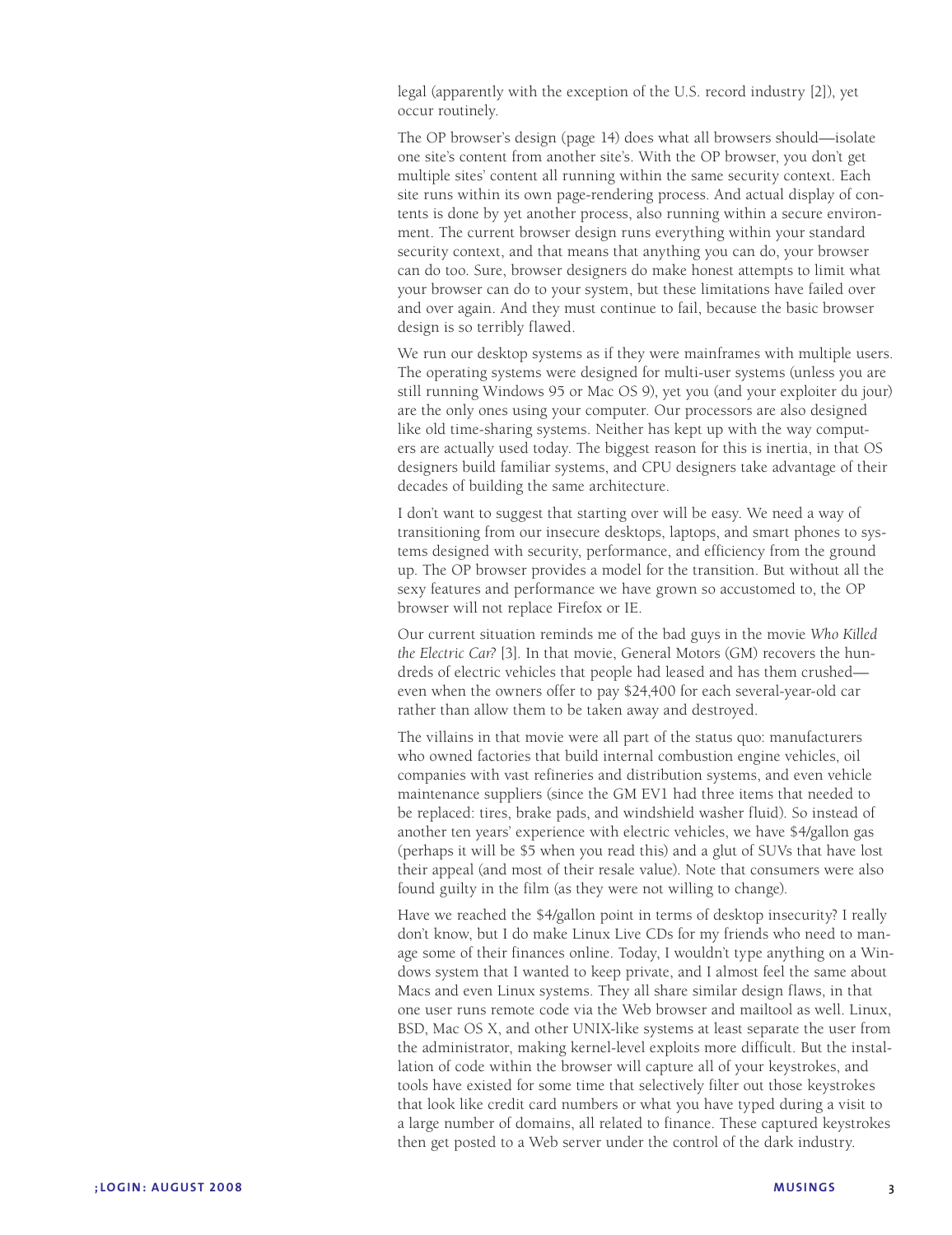#### **The Lineup**

I really hate being so negative, but I do prefer to be brutally honest, even at the risk of sounding like a broken record. The Grier article about the OP browser gave me the perfect opportunity to sound off about this issue again. But all is not dark and dreary.

In this issue, we lead off with an article from Brandon Enright and some researchers from UCSD. While building an internal tool to track Storm bot net infections within the campus network, the team developed Stormdrain, an efficient means for discovering Storm bots wherever they are. You can read their LEET '08 paper [4], but I asked them to write about something a bit different: their experiences when they discovered that there were whole families of Storm-bot pretenders to uncover as well. Some of these lookalikes were created by other Storm researchers, and others represent attacks against Storm by other botnet owners. During the LEET workshop presen tations related to Storm, it was common to hear comments like "That was you?" or "I owe you a beer" from researchers who had collided with them in the Storm network.

Colin Dixon and his co-authors wrote an article about their proposed DDoS defense for sites that generate dynamic content. DDoS is still a real issue eight years after these attacks first made headlines, and ways of providing access to servers with dynamic content while under attack—and that don't involve massive changes to the Internet's infrastructure—are rare. I liked what I heard during their paper presentation during NSDI '08 and asked them to write this article describing their very interesting approach.

Diana Smetters and her co-researchers had presented a paper at the UPSEC workshop that dealt with issues I felt we all face routinely. In the course of our work, we often need to share information electronically, yet doing so without running foul of security policies is just about impossible. Smetters and her co-authors interviewed people who needed to share data as part of their jobs, and they report just how these people actually handled sharing. I think there are lessons in this article for all of us, whether we write the se curity policies or violate them with file-sharing practices.

Rohan Murty and his co-authors present a different approach to providing better Wi-Fi bandwidth. In this article, related to their NSDI paper, Murty explains how they went about using existing infrastructure (plus some Wi-Fi cards) to control how wireless clients associate with access points, without modifying the clients.

Alva Couch thoughtfully provides us with his own viewpoint about why we need real standardization in sysadmin. Couch cogently explains not just why he thinks we need standards but what these might look like, and he provides real-world examples.

David Blank-Edelman presents us with cool Perl debugging techniques. Peter Galvin offers his favorite list of procedures for analyzing system prob lems, as well as opening this topic up for discussion in a wiki. Dave Jo sephsen demonstrates relatively unknown tricks that you can do with RRDtool, as long as you can grok RPN (Reverse Polish Notation). Finally, Robert Ferrell revels in cajoling us into considering using memes as a method of sharing encryption keys.

We have five summaries, including two from the recent BSDCan '08 conference in Ottawa. We also have the NSDI and LEET summaries. Finally, we have the short version of the summaries of WOWCS, the Workshop on Organizing Workshops, Conferences, and Symposia for Computer Systems, a